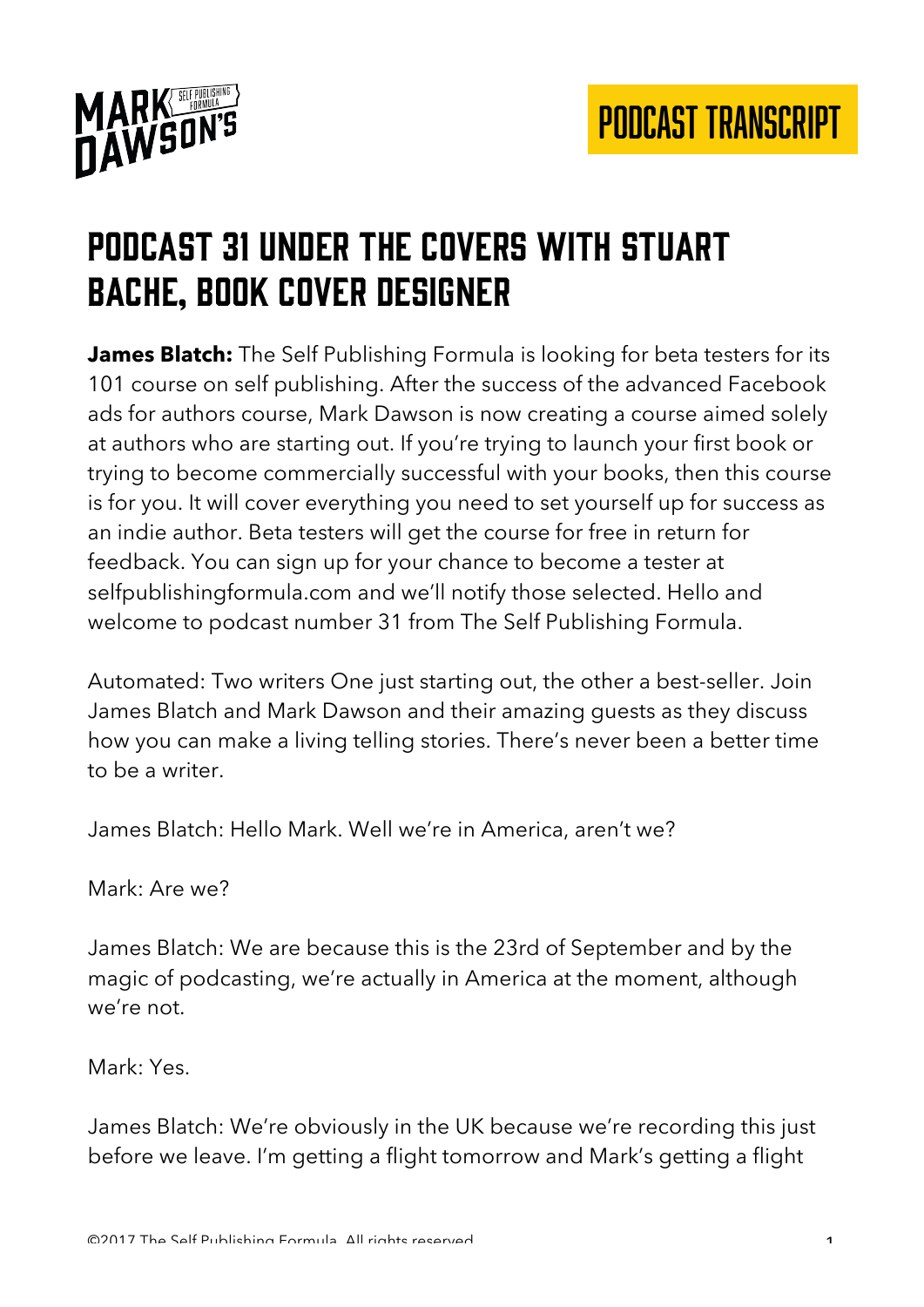



next week, but we are going to be at NINK at the point that this podcast is released, and yeah, we can tell you we're going to gather some material. The last time we did out and about, our guest was London Book Fair, but we're going to get our microphones out, so to speak, at NINK. We'll always do what we always do, which is try and find, seek out, the value information, the tidbits that are making a difference to people's marketing and their book-writing and try and bring that to you in an episode. I guess that's going to be the next one, so we'll aim to have that out on the 30th of September.

Mark: Yes. You'll be editing frantically on the plane back home.

James Blatch: Yeah, exactly. I never stop working, as you know. The other thing we're going to do, John Dyer and I are taking the opportunity to visit as many writers as we can in the States. We're just going to talk to each one of those and ask them a similar set of formatted questions, really focused on what's working for them at the moment. A bit of where they're putting their money in terms of advertising and what sort of revenues they're receiving and also just little bits about what tweaks they've made that have made things better for them.

We'll also talk to people, the questions we always like to hear, about how people write, how often they write, or whether they plan, whether they're pantsers, and all that stuff.

We're going to bring you that episode, which should be a good flavor of lots of different writers and lots of different authors recorded in the States. We'll bring you that episode, around the 7th of October, so a couple of specials from America coming up in the next few weeks.

As I say, at the moment, we're still in the UK, and we have a great interview today. We've got a really interesting area, which is not one that perhaps naturally or comes naturally to writers. It's more in the creative side in terms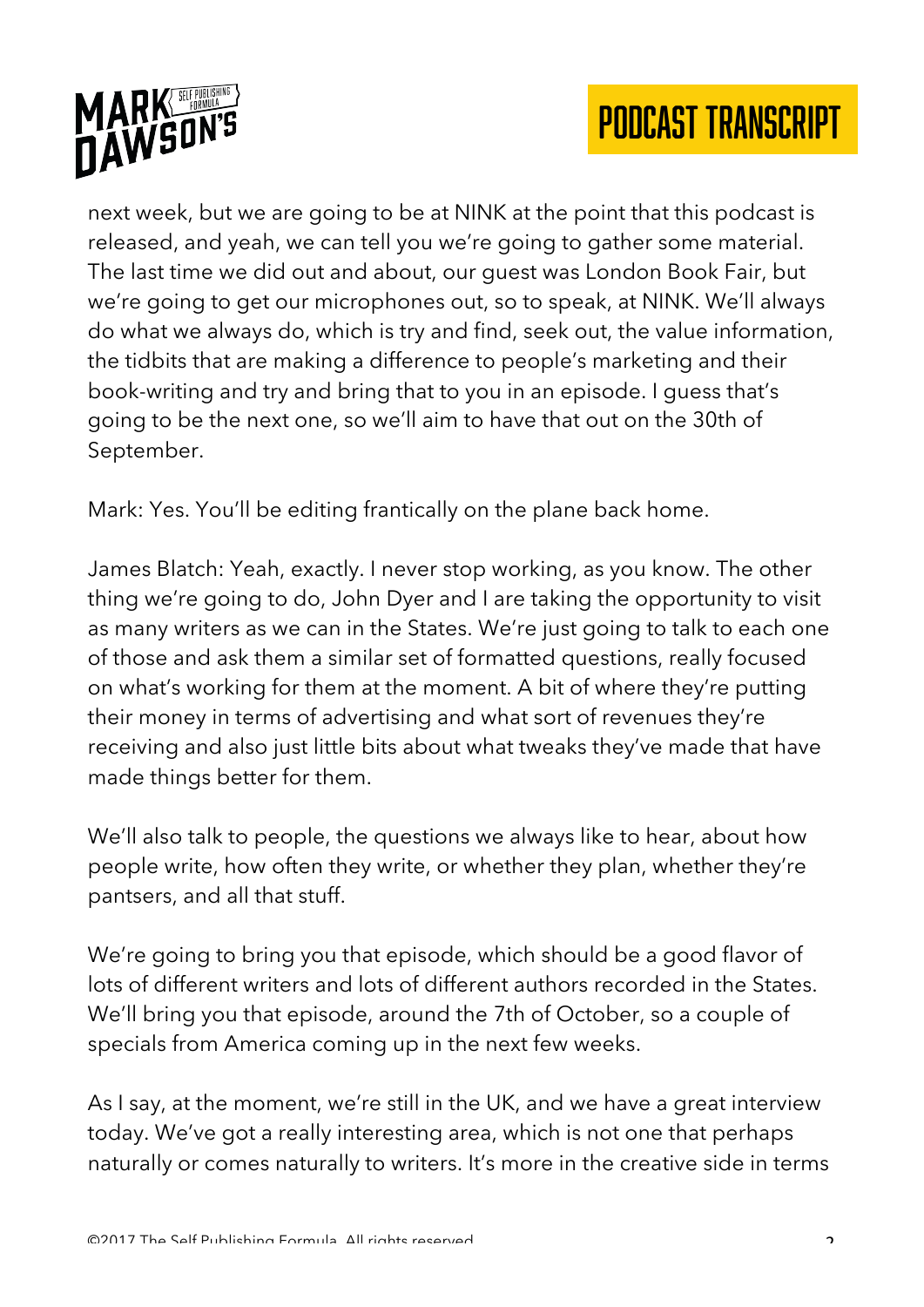

of artwork, and that is we're going to talk to somebody who does book covers, aren't we, Mark?

Mark: We are, yes. We're going to be talking to Stuart Bache. He's my cover designer and Stuart and I suppose we go back 3 or 4 years now. A little story before we get into the interview. When I started doing selfpublishing with the Black Mile and the Impostor, the first two books that I published myself, I got a very, very talented artistic friend of mine who actually painted covers for me based on the kind of pulp covers of the 1950s, and they're really beautiful. You can see how good they are. The artwork appealed to me. I thought it was great, but that didn't necessarily mean that it was translating for potential readers, and of course, that is the main goal of having a great cover, is to persuade people to give your books a chance and read them.

I stepped back and I decided that I'd try and find someone to do a rejacketing job on these books for me. I came across Stuart Bache. I don't remember exactly where it was now. I think I probably saw another cover that I liked and then kind of reverse engineered it and found my way back to him.

I asked him to do the covers, or new covers for the two traditionallypublished books that I'd had published in 2000. The originals are absolutely awful. I would swear apart from the clean rating for the podcast and I'd rather avoid that. But they were really dreadful. Stuart took a look at them, agreed with me, and then produced two covers that I just thought were stunning. I think he drew those ones for me. They were very very commercial.

The books immediately started to sell and I was very happy to commission him to work on those others that I mentioned and then eventually the John Milton books. He's done all of my covers since then. Probably, I don't know, 15 covers I guess? Something like that all in all.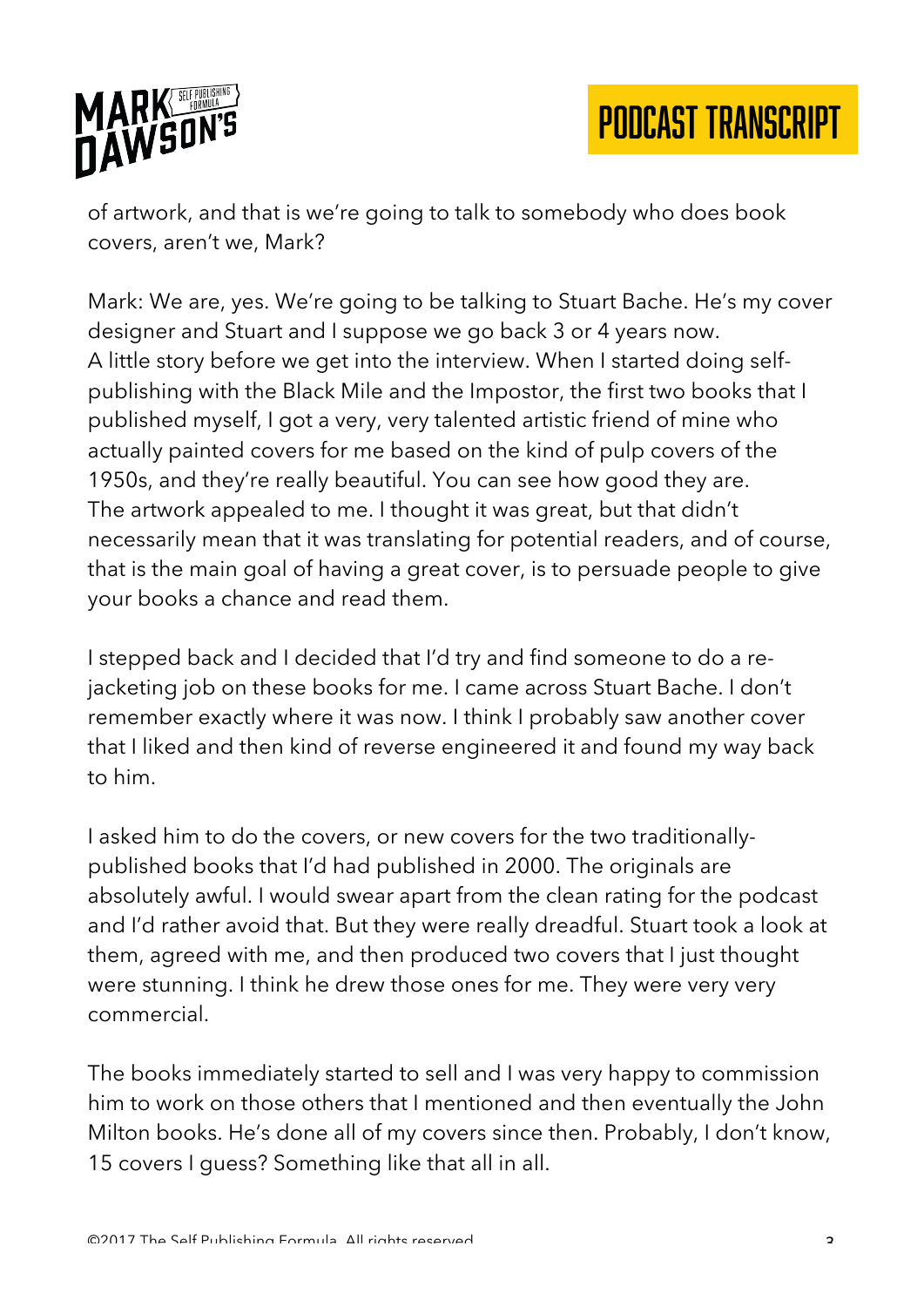



He's also commissioned by Amazon Thomasson Mercer to work on the books that I sold to Amazon and he's got loads of experience. He worked in the traditional industry for ages as he'll say in the interview. Then last year branched out, went solo, and has been just completely knocking it out of the park with his new business. We're delighted to be able to work with him and delighted to bring this interview as well.

James Blatch: Yeah absolutely, he's a lovely guy as well, Stuart, and couldn't happen to a nicer guy but he's very focused on commercial success. Just in case you're wondering, we've split the interview into two. Half of it is about using somebody like Stuart and how he approaches his work and how he ensures that the cover is going to do the job, as Mark was referring to, rather than just look pretty.

The second half of the interview is actually about people who haven't quite got the pockets yet to employ a professional like Stuart. Stuart brilliantly, and very charitably, talks through the process and the sort of things that you can do if you want to do a bit of design yourself.

Mark: One thing worth mentioning is that Stuart is involved in our Self-Publishing 101 course and he's delivering a module on cover design. I've looked at the bits he's put together today and it's absolutely brilliant. Almost worth whatever we would decide to charge for the course in itself so I suppose an excuse for me just to say that if you want to get on the waitlist for that, just go over to selfpublishingformula.com and you can sign up. That is definitely going to be something to look forward to.

James Blatch: Yeah we'll give you a little update on where we are with 101 if you're interested in that after the interview. Let's hear from Stuart. Well hello Stuart and welcome to the Self Publishing Formula Podcast. Thank you very much indeed for joining us.

Stuart Bache: Oh thank you James, thank you for asking me.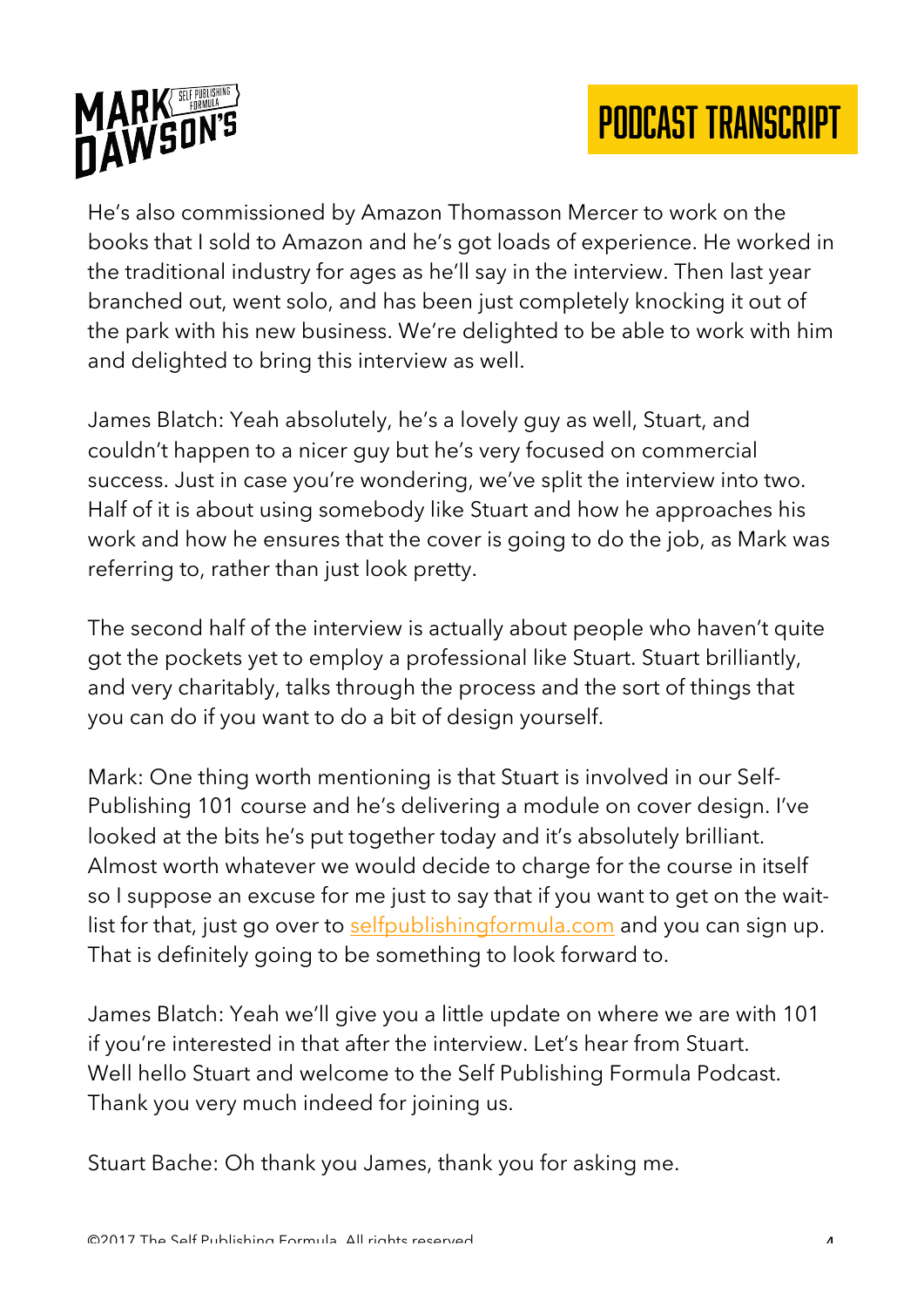

James Blatch: You are the… should we say the illustrator in chief to Mark Dawson?

Stuart Bache: Yes that's true. Yeah, his very own art director.

James Blatch: Yeah exactly. He's such a star now, probably has a trailer with makeup in it as well.

Stuart Bache: He does.

James Blatch: Let's talk in a little bit more detail about what you do and how you do it.

Two things I'd quite like to get out of this interview. One is the creative process, how you approach it, what sort of information you need from a client and how you create the end product. You know, how that whole system works.

Stuart Bache: Sure.

James Blatch: The other thing that we'd like to talk about, how people could do this themselves. Some advice from a professional about how they could approach this, because not everybody can afford a design service, certainly at the early stage of their careers.

Let's start first of all with you as working with and for an author. What information do you get from an author and then how do you translate that into something that they're going to be happy with?

Stuart Bache: It's something that I've had to learn over the years. I've worked in the industry for over 10 years now and the things I've picked up from briefs that were written when I worked at HarperCollins and places like that.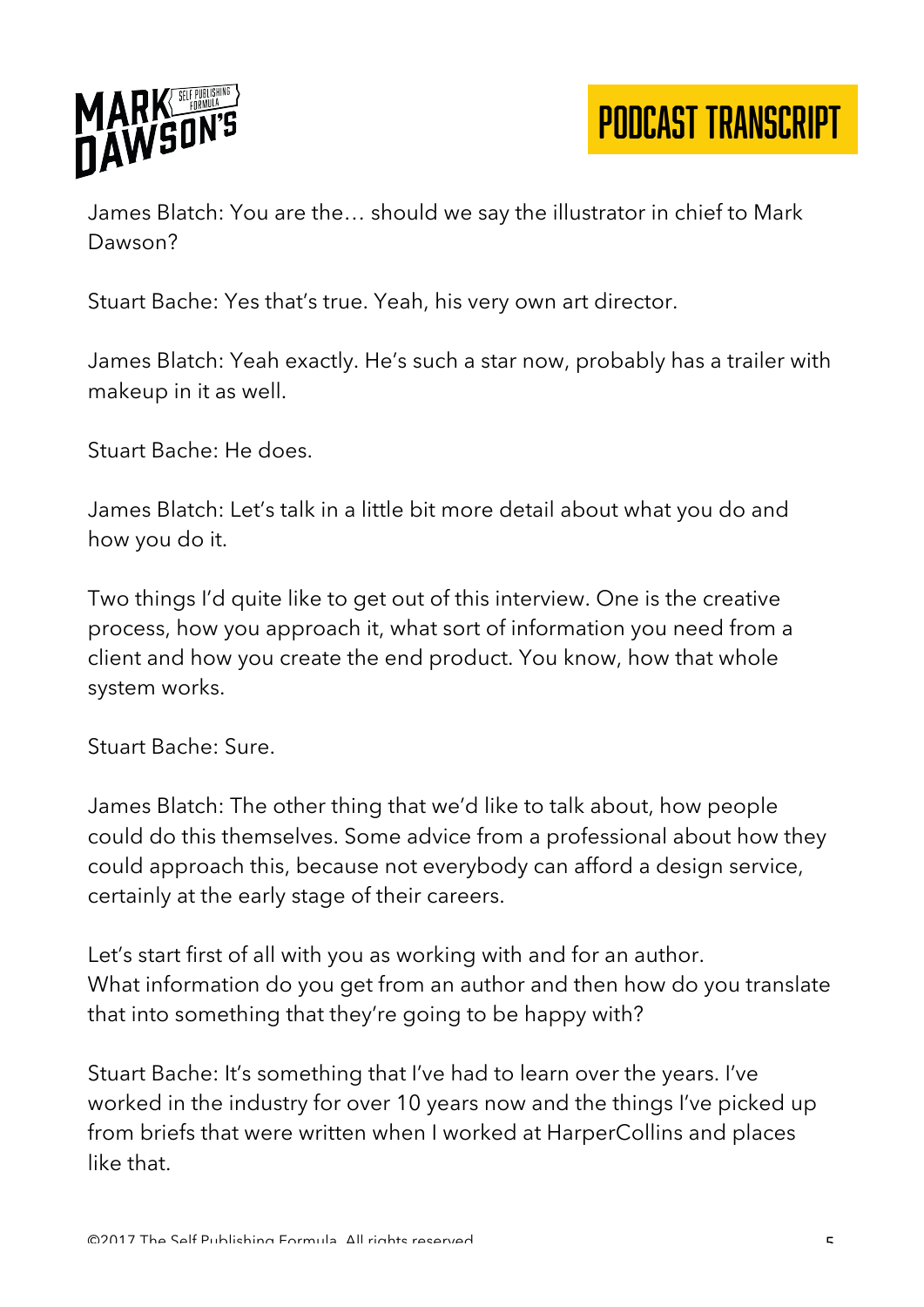

Other than the synopsis obviously, it's obviously very important to know what the book's about. But places and objects and character traits. It's very important actually to have an idea of what the landscape is going to be.

I would say most important to me is comparative and competitive titles. So other covers that are out there that fit within the genre of your book, your novel, or nonfiction even, because this gives me an idea of what I'm designing for. What I'm designing against, what I'm trying to stand out from, and also what genre I'm fitting into because the most important aspect about design, especially books design, is familiarity, especially when it comes to trade and mass market fiction.

James Blatch: You're thinking quite commercially from the beginning. Who's the competition? What are they doing and how is this design going to stand out and catch the eye ahead of its competition?

Stuart Bache: Absolutely. I know for the vast majority of people I'll be designing E-books so it'll be on places like Amazon, places like that. I have learned from places like Waterstones in the UK, bookstores like that, how they actually sell their books and how they place them on shelves and on their tables and they all base it on familiarity. A book will be sitting there next to books that are similar actually aesthetically as well as what's inside the books because it makes people who may have bought that book look around at those other books and think, "Okay. Well if I like this one then I'll like that one".

That's how it works when we shop. It's a split second emotion or thought when we see something that we like and if there's a familiarity to it. Things like Lee Child, there are many books that look very similar to Lee Child, for a good reason and that is because they have similar content. Or because someone wants someone to feel a similar emotion to it, that is, that if you like Lee Child, you will like this book as well.

James Blatch: So you start from that point of view?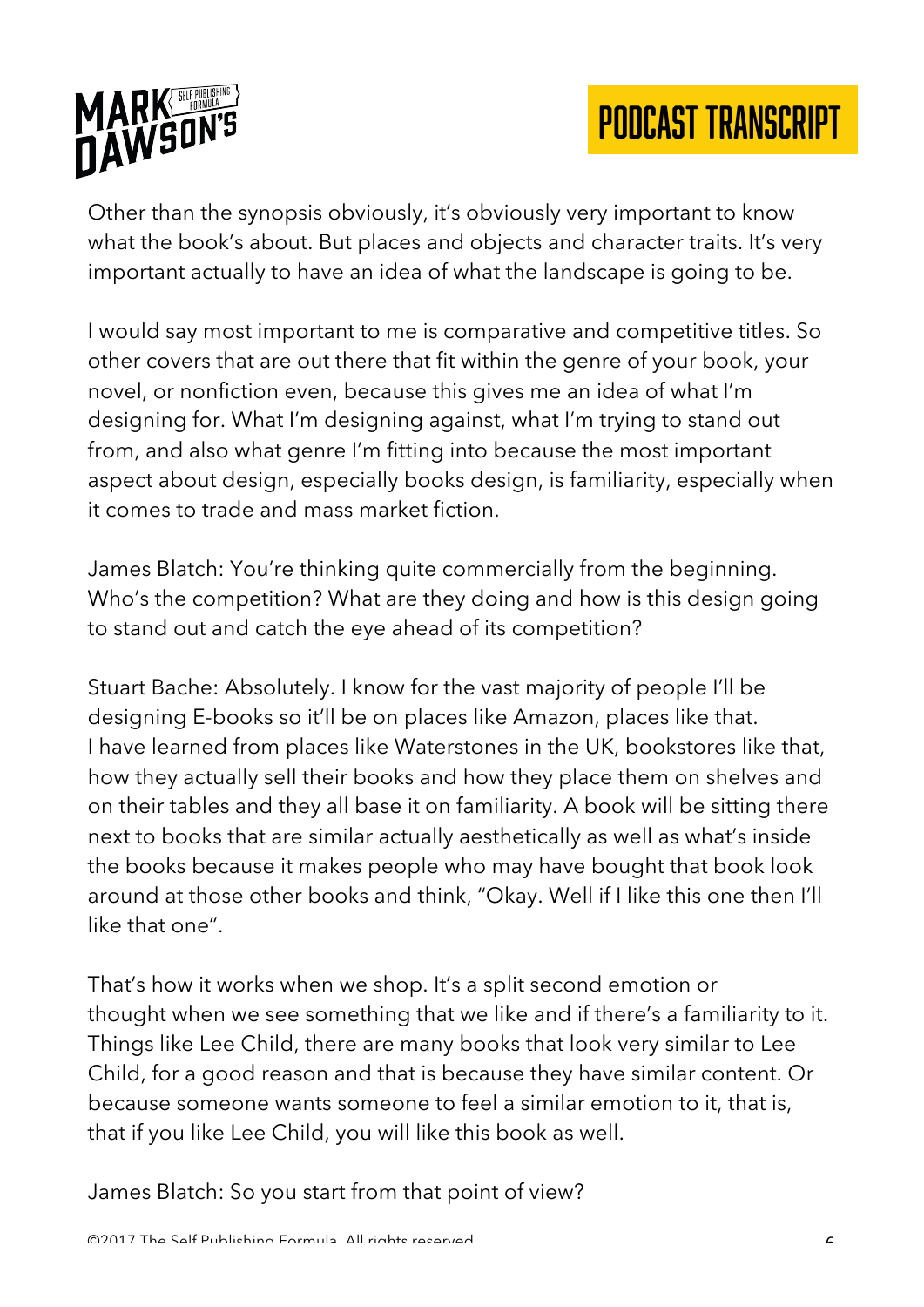

Stuart Bache: Yes.

James Blatch: You also, presumably, you may also have a fixed idea of what they want. Or do they more than often come to you and look to you to generate some creative ideas from scratch?

Stuart Bache: I think it can be a mixture, I mean a lot of the time people when they're hiring any professional, you want them to be the person who comes up with the ideas and to actually puts the whole thing together. But you do occasionally get someone who has already got a very firm idea in their mind of what they want because they obviously, when you're writing one of the reasons you start writing probably is because you enjoy a certain author or a certain genre and you want to be part of that and of course you're going to have a lot of those books and a lot of those covers. So you've probably got a good idea yourself what sells and what works well and what you like.

From my perspective, I think that's great. I like to have ideas and obviously who's going to know a book better than the person who's written it? I also would always throw in my own concepts as well based on what I think is working and what's doing really well this year and what's popular. James Blatch: Then your next step. You've had this conversation, you've done a bit of research in the market, you then will do what?

Do you put together one design and get some feedback at an early stage or do you put together three or four ideas for somebody?

Stuart Bache: Always, always a minimum of three. That's how I work too. I mean sometimes it'll be more but I always do at least three concepts and they will be different as well. So they'll use different typography, different colors. A completely different concept.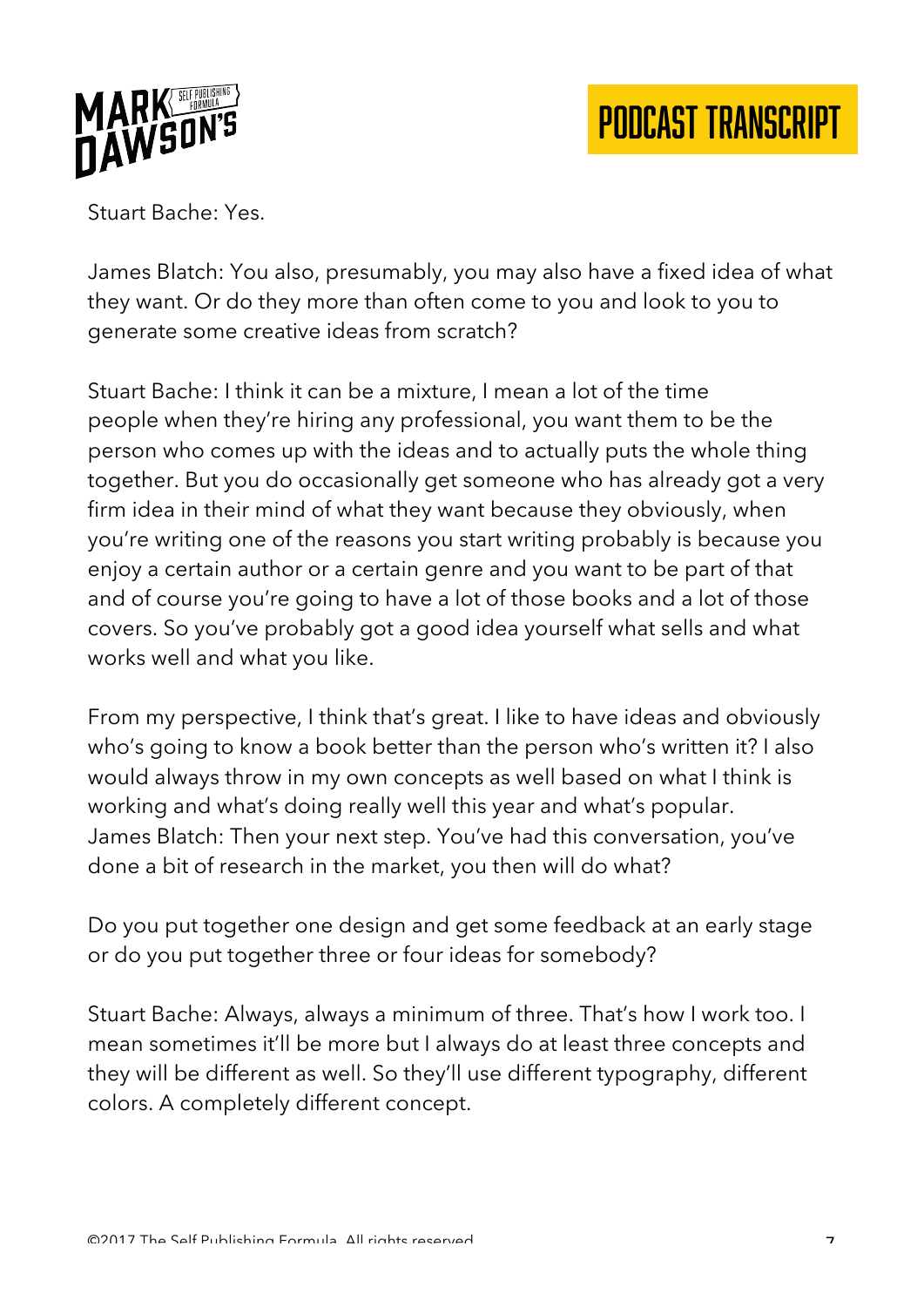

I try my best to give a variety and hopefully if maybe one of the ideas isn't exactly right then maybe there's something in one of them or all of them which will spark the next stage of the process.

James Blatch: You've got a great website stuartbache.co.uk and you've got quite a selection of designs. There are some, I have to say, really stand out fabulous designs that you've worked on in the past.

The one that really catches the eye is the twin girls, the SK Tremayne Ice Twins novel and one of them is slightly fading and it's a beautifully put together cover. Had did that come about?

Stuart Bache: It was quite lucky really. You never know how things are going to work. I was working at HarperCollins at the time so I was senior designer there and the brief came on my desk. And occasionally we'd all work on a few similar projects. The main crux of the novel is, it's not quite thriller, it's not actually supernatural, but there is a sense of both of those things.

I looked as I always do at what was out there and what I'd be fighting with and against and there's people like Peter May and Peter James and people like that who the typestyle is very bold and there isn't a lot of effect on it, it's just very strong bit of typography. Then the image is usually muted with a strong color. So it's very very basic stuff but that's where I started from. The story is about these two girls, twins, who one passes away and the family move to an island up in Scotland, I believe, to a lighthouse and there's a twist. And this is on the back of the cover so I'm not spoiling anything here. There's no spoilers. But the one girl, it's a case of where which one died and why did the one twin die over the other and that kind of thing. I felt it had a bit of a TV feel to it. There was that movie, BBC drama feel to the design, that's what I tried to add anyways. An extra element and a bit of narrative which I think is important.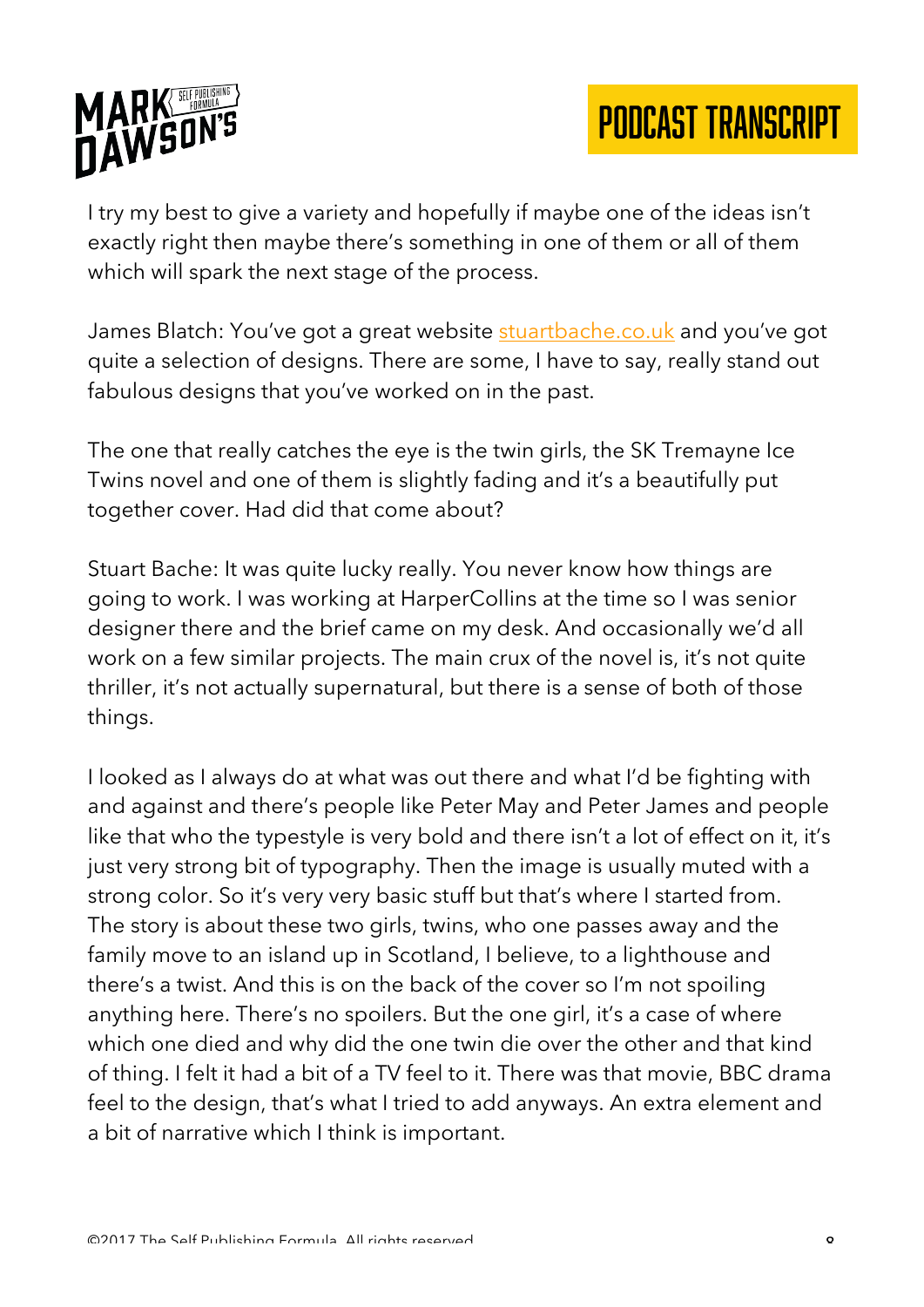

James Blatch: I absolutely love that design and I'm sure that SK Tremayne would have been delighted with it as well.

Stuart Bache: It was a bestseller, it was bestseller twice.

James Blatch: Well you know I'm going to say Stuart, I think your design probably contributed to that because it's difficult to take your eyes off of that and not think that you want to know more. Which I guess is a key message you want to give out in a book cover.

Stuart Bache: Yeah of course.

James Blatch: I also should mention you've got some pretty big names on this.

John le Carré, which I guess you were doing through HarperCollins?

Stuart Bache: I was when I was a Junior actually so it was a long time ago.

James Blatch: But you did the cover for one of his most famous novels, Tinker Tailor Soldier Spy?

Stuart Bache: Yes.

James Blatch: That's a big responsibility isn't it, someone hands you that?

Stuart Bache: Yeah it was massive. Like I said, I was a Junior at the time, my art director had been working on John le Carré for years but he, being the art director, had loads of other things. He'd worked with him several times so he just wanted to get a fresh approach I think. So I got a chance to work on the list, it's quite a large list as well, but it was great, it was actually fantastic. I got to meet him, David Cornwell, which is John le Carré's real name but I'm sure everyone knows that. But I got to meet him and have one of the books signed which just was fantastic, so yeah that was really good.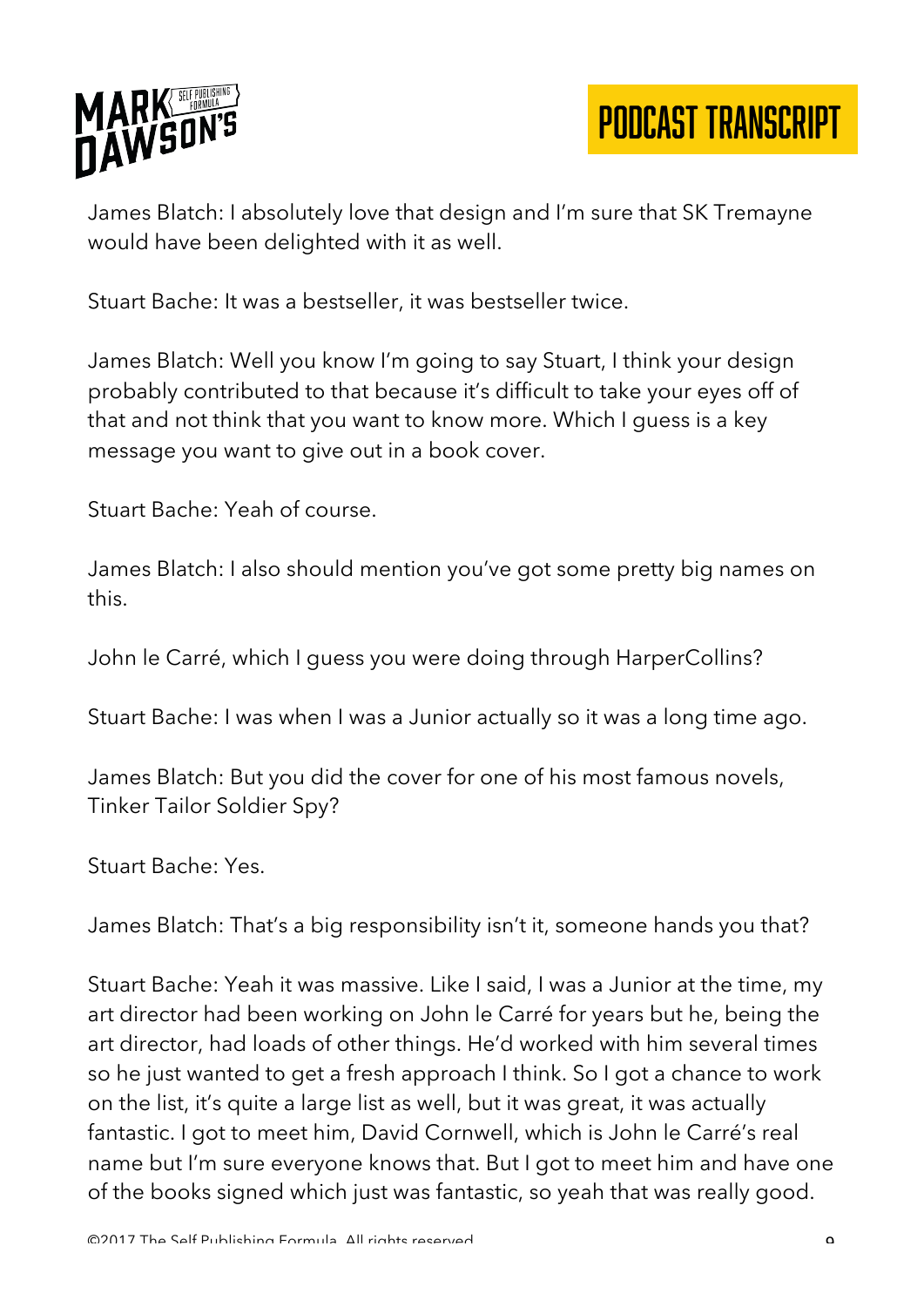

It's kind of different. I think it was probably the first project that I'd ever worked on that took me from being brand new in the industry to actually a couple of people talking about my project.

James Blatch: Just coming onto the radar within your field?

Stuart Bache: Yes, exactly yeah.

James Blatch: Well deserved as well and a master storyteller John le Carré. I know that Mark holds him in great esteem as I think all the authors in that genre do so, one of the grandees of it. Okay well let's move into a little bit more detail then. So you've done quite a few book covers now for Mark, in fact, not too dissimilar to the concept of the Tinker Tailor Soldier spy cover. Stuart Bache: In a sense, yeah.

James Blatch: You use this central figure, there's a slight mystery about him, and we know that Mark's main character, certainly on his John Milton books, he becomes an increasingly conflicted and flawed character. I've noticed in some of the later covers, there's a slight dishevelment to him as well. This is not the James Bond guy this is the slightly in the shadows of humanity almost flawed guy and that even comes across.

I guess those little bits of detail where they try and tell the story as well.

Stuart Bache: Yeah absolutely. I try to get the setting and Mark's very good at that. I think we've learned from each other in that respect. He knows very much what he wants but he's always very happy for me to create and to try something new and different and there is an evolution in his covers.

From the very beginning when we worked together many years ago to how they are now. Now they are so much more refined. And then a lot of that is because we know what our conversation is going to be. We know how to communicate what we want and what he wants and how I can do it. It's got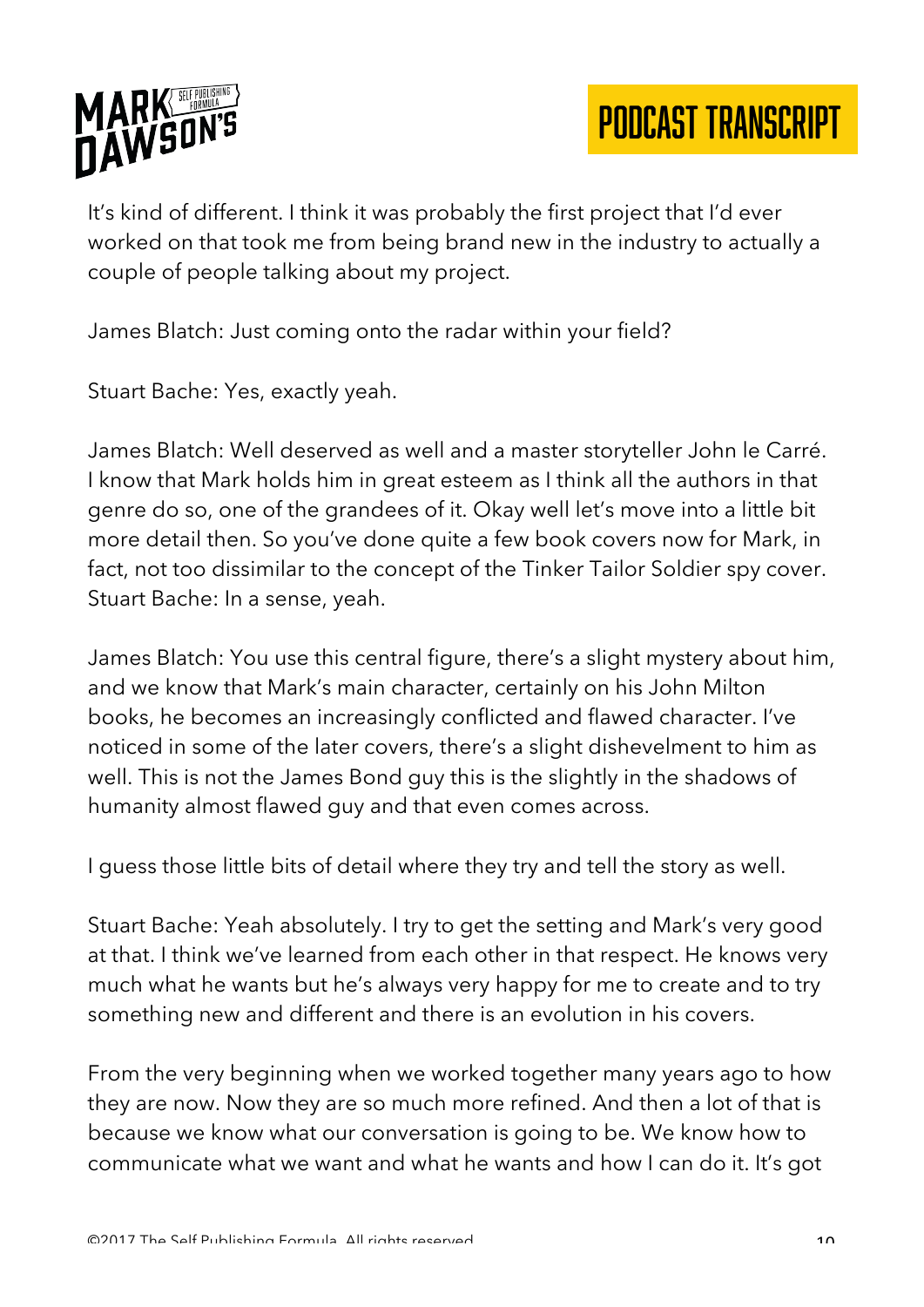

to the point now where he pretty much tells me a brief synopsis and tells me the places and how he wants John Milton to be.

And, as you say, he was suited and booted very very early on and a lot of that's to do, it's probably a bit of a tangent I'm afraid, but that's to do with where I can source my images from. When you're working with independent authors there's a price limit unfortunately because the big stock image sites like Archangel are fantastic, but they are expensive and there's a limited use on what you can do with the photographs. Where Shutterstock is global and it's reasonably priced and that's where I tend to go.

However, we have now got to a point where I know exactly what he wants and I know who John Milton is, I think. So he gives me a few details and there is a familiarity, there is a similarity to John le Carré. There also is a similarity to people like Joe Nesbo and other authors like Lee Child. The figure, the lone wanderer and the landscape. But I think what we try to do is maybe add a little bit more narrative than they do.

James Blatch: I notice you use the weather. In fact I was thinking there's a strong similarity between the way you approach a book cover that a good director of photography or a good film director will do in using things like landscape and weather to tell the story. So everything visually is telling a story.

The weather's very emotive isn't it? Can be very emotive.

Stuart Bache: Oh yeah completely. I've got folders of all sorts of different skies. Thunder, mostly cloudy, dark and ominous. That sets the mood straight away.

James Blatch: Is that because an author never comes to you and says, "I've got this great book. It's a beautiful day. Everything works out really well and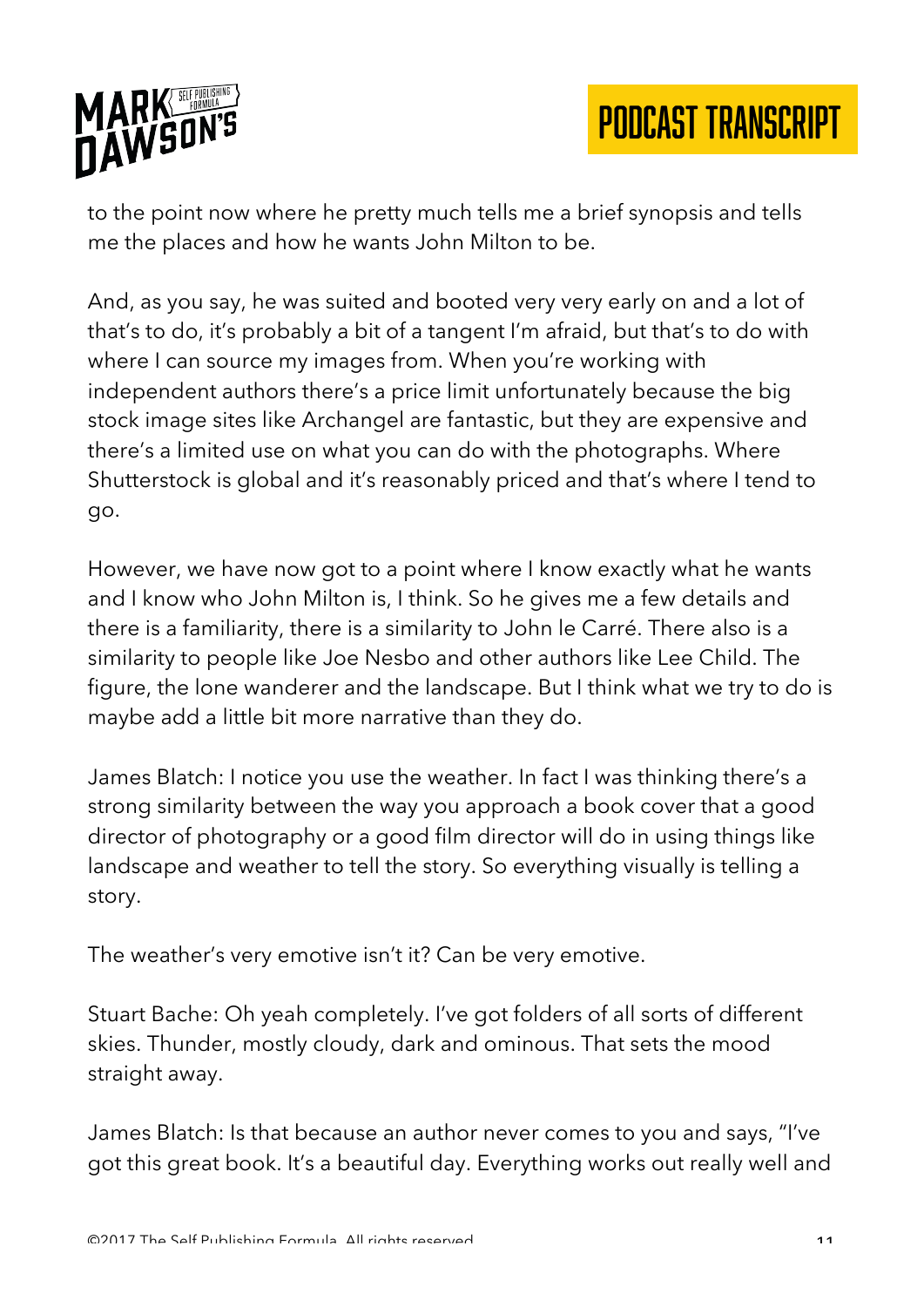

everyone lives happily ever after. Can you do a cover?" That never happens, that conversation?

Stuart Bache: Never. Never, never happens. I was known for a while for doing the thrillers and crime so pretty much I am set up and ready to put any thriller or commercial crime fiction together in not very long actually. I've got folders worth of clouds and landscapes and mountains and guns-

James Blatch: Ominous.

Stuart Bache: Yeah ominous.

James Blatch: Portentous.

Stuart Bache: Exactly yeah.

James Blatch: Let's move into the practical side a little bit where you touched on using stock libraries. In terms of your assets. I mean it's also, in the old days you used to say to an artist, "What medium do you work in?", so that's watercolors or oil or photography. But of course it's done digitally now and that means that really any kind of aesthetic is available to you and some of your covers are almost cut out I noticed. Looked like sort of cut out prints. Others are quite clearly photographs, at least in the early stage. You've sourced these assets from elsewhere or do you create some of these from scratch?

Stuart Bache: I'm probably going to be hated for this because I love Photoshop. I absolutely adore it. I do a huge amount of my work in there and if I need to I can cut out things and I will draw things and I will paint things but I'm not a traditionalist.

I am a commercial designer so when it comes to digital I will try my best to create something that looks as realistic as possible using photography or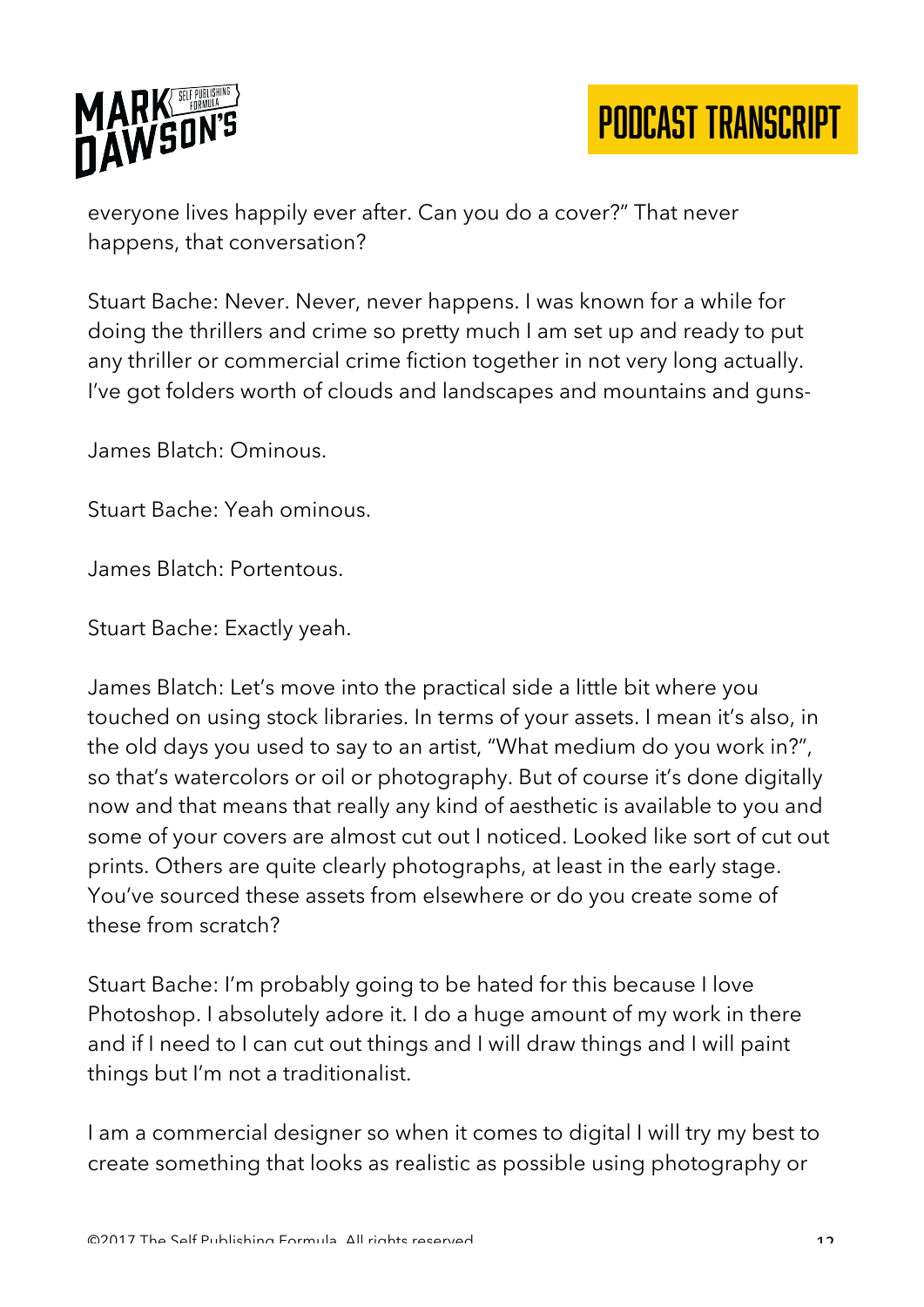

print techniques or anything like that but it will be almost entirely digital. And I probably shouldn't, like I say, admit that.

James Blatch: When you say that, for those of us that are uninitiated in this creative process.

The less commercially minded, the more traditional competitors. Are they working at a drawing board? Moving bits of cardboard around? Stuart Bache: I'd say some of them are. There are a lot of very very talented book cover designs out there and very well known ones as well who, they will paint every bit of typography. They will hand draw every illustration and that's fantastic.

You know where your limits are and I know, as a previous freelancer, when I was a freelancer a long time ago I had to learn how to be more than just a commercial designer, I had to be a bit of an illustrator as well. When I couldn't physically do those things, I taught myself how to get as close as possible to those versions of illustration, whether it's a painting technique or an illustrative technique, using Photoshop or Illustrator and other Adobe applications.

James Blatch: We use them as well if it makes you feel better. I'm a big fan as well and obviously nowhere near as expert as you are in Photoshop but that does bring me on to the final part really of nuggets from you. It's been fascinating so far by the way Stuart, and that is how people can perhaps do this themselves. I mean Photoshop is a very accessible bit of software

Stuart Bache: Yes.

.

James Blatch: Particularly the subscription option; fairly low monthly payments and have access to it all.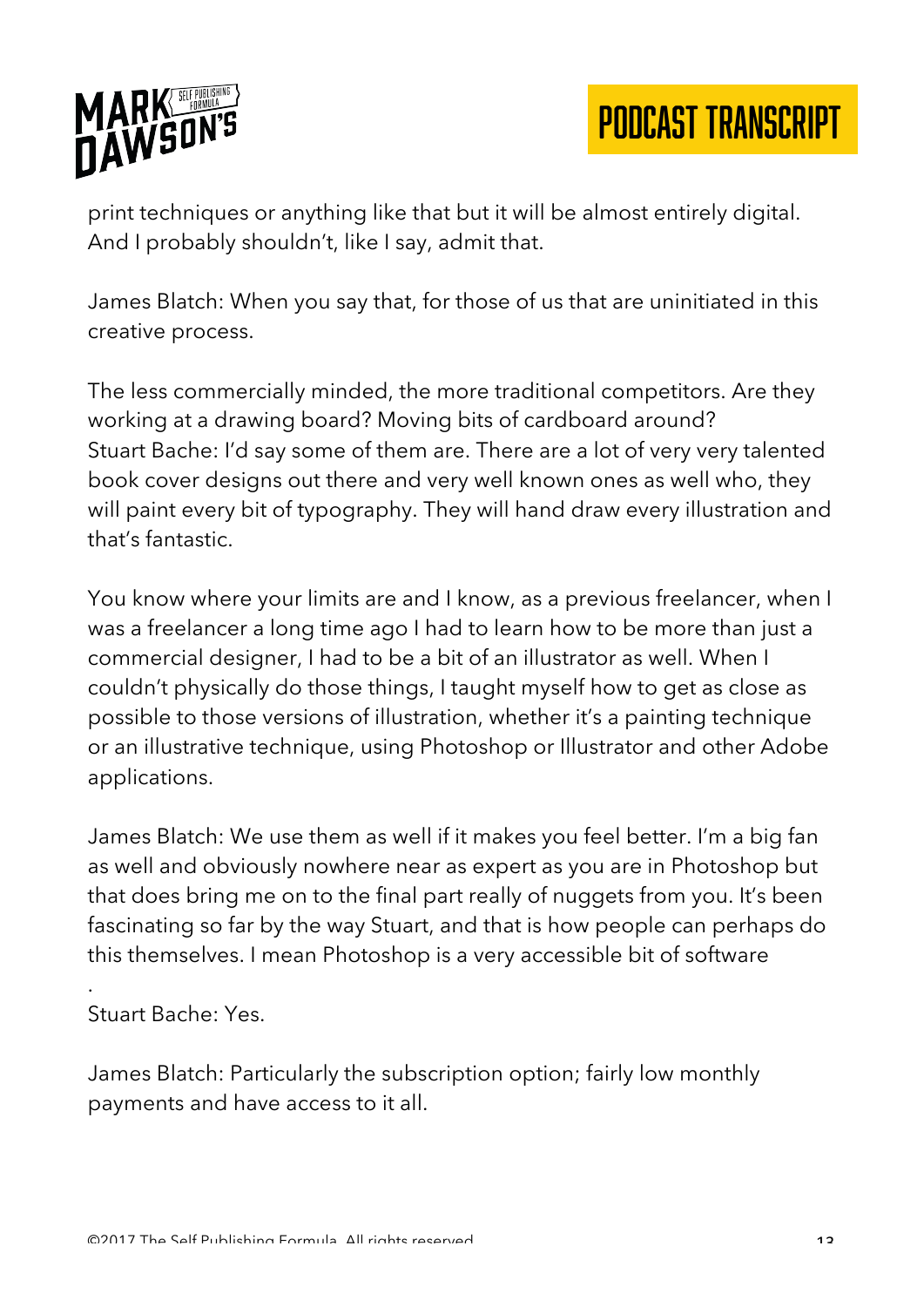

Is this something that is accessible to an author? I guess it does depend on their level of competency and competence with this sort of thing that you're talking about, Photoshop.

Stuart Bache: Yeah absolutely. Confidence, as with anything, comes with time and experienceso I think to start off, I would always recommend simplicity. Not to push themselves too much. Do what I mentioned earlier and have a look at what your comparative and competitive titles are and see what's out there.

Shutterstock is available to everyone and just start to pick out things that you think are relevant. I'd say don't dive in into the deep end and think that you are going to create something that's exactly the same as a professional could do but have two things in mind which is simplicity.

Know what your typeface is. Don't try and be too creative with it, it doesn't need to be that. All you're doing is trying to inform people. Familiarity again, layouts and everything, they're all out there you just go into a bookshop and you can see what works and what doesn't work. What stands out to you. And then try and emulate it.

James Blatch: That simplicity, that comes across with a lot of your covers. There is this beautiful clear, clean aesthetic isn't there? That's obviously something you favor.

Stuart Bache: Yeah absolutely. From when I was at university I was always into type, but I was into typing in a very traditional way which was, the whole point of it is to tell a person something.

I worked in branding for a little while as well and it's all about communication and these beautiful fancy type fonts are lovely but, especially when they're brought down to the size that you'd see on Amazon, you can't read them. So if you want to sell your book then be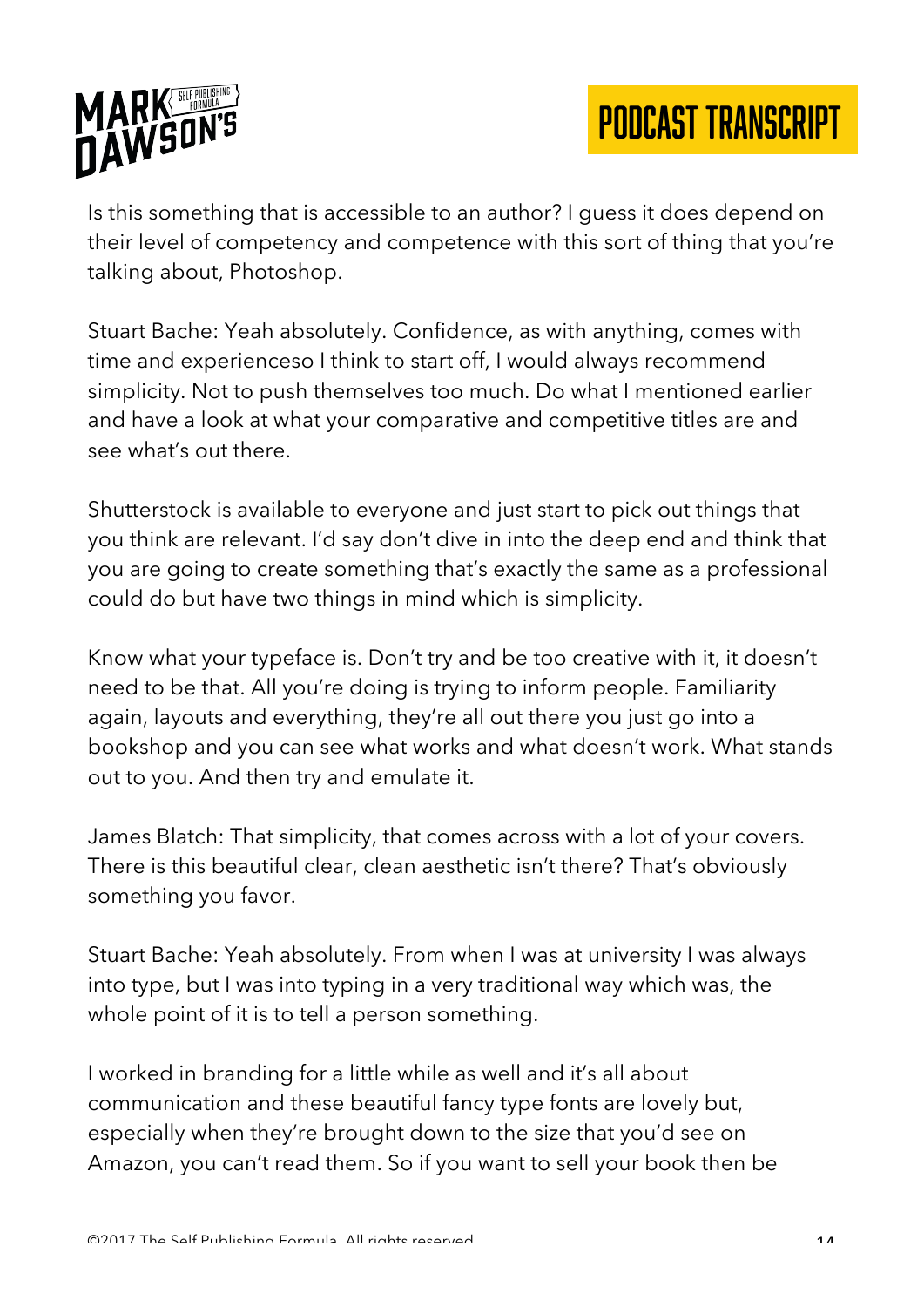

clear, make it simple, and use images that work within your genre. I think that's probably the best thing to do.

James Blatch: On a more practical level Stuart, what resolution, what sizes are you working in?

Stuart Bache: I personally work in 350 DPI, which is more than enough for anyone really. Print, if you're ever going to go to print which can happen and often does, you start off and then one day you decide that you want to make it print on demand whether it's with CreateSpace or someone like that.

300 DPI is print resolution. It's the option you get when you open Photoshop and you start a new file. It depends on who you're working with with your E-book. Who you're publishing through and who's creating it and everything, but they will tell you what format they want it to be. You work it to those dimensions. They usually give you pixel dimensions because of it being an E-book, which is RGB.

However, I would always and I always work in CMYK, which is the print colors, because when you switch from RGB to CMYK you lose the vibrancy of RGB. You can have fluorescent colors in RGB but you will never get in print. If you don't want to be disappointed, work in CMYK as much as possible.

350 DPI is 50 DPI more than you need but it also means that if you ever need to make it larger then you can. It just gives you that little bit of leeway and that's just a person preference that I've been using for the last couple of years. Seems to work so far.

James Blatch: Do you work in a larger size? If your image on Amazon's going to be 400×100 let's say, do you work in 4000×1000 and then reduce it afterwards so you've got that detail? How does that work?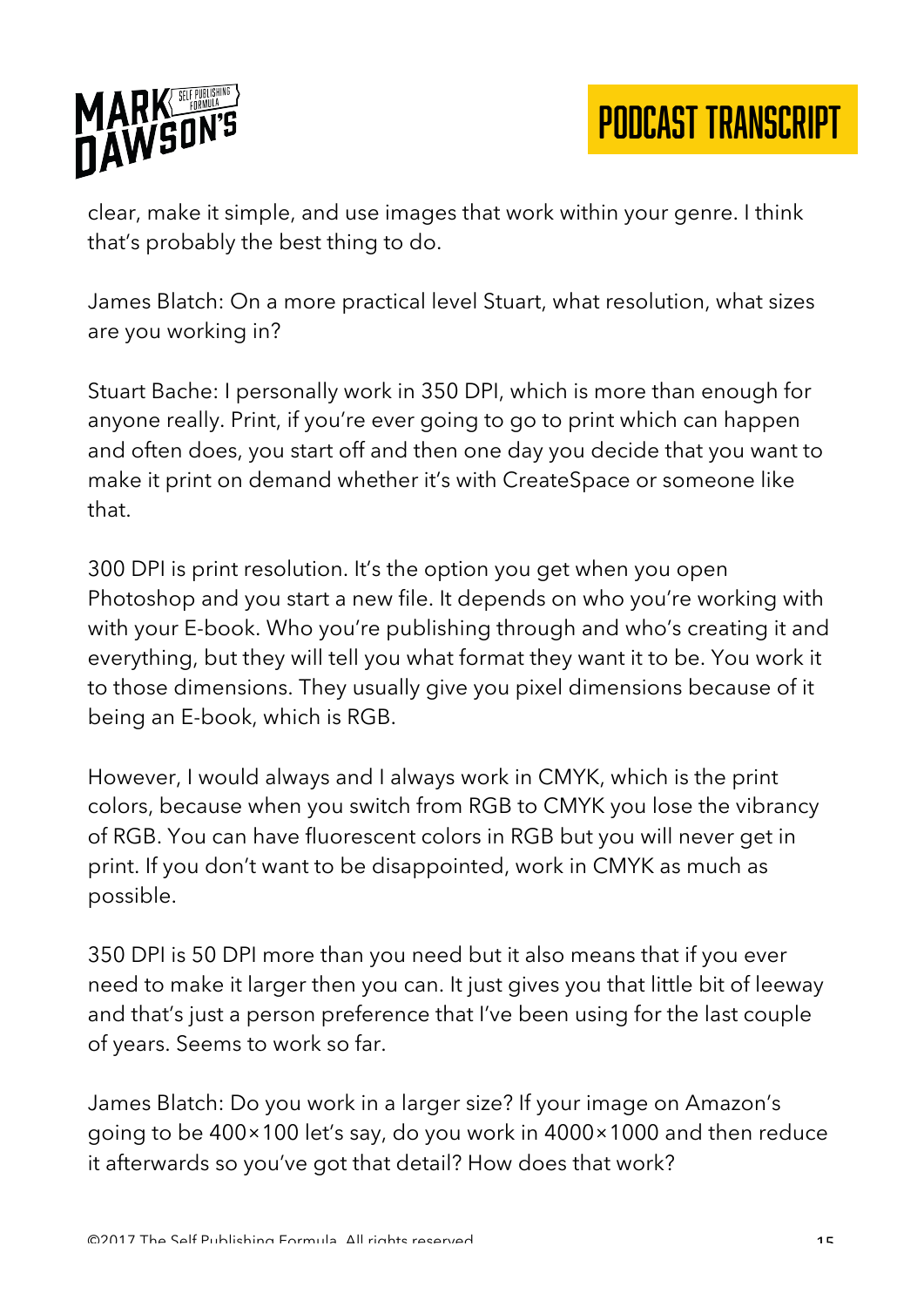

Stuart Bache: I work in a slightly larger size. I've found that most publishers or most online retailers require, I think the height has to be 2500. So two thousand five hundred pixels. That seems to be the average minimum. I tend to keep everything to that size, to that height at least, or larger and then cut down, and once again like I say, 350 DPI which works. Because you can use 72 DPI but it really doesn't matter when it's based on pixels rather than dots per inch.

James Blatch: Because they are what they are aren't they? 300, 400, it is that. So and I guess working slightly larger does give you those options if you as you say, you want to become a print author at some point, you've got the size to work with. The CMYK, that's interesting.

To lots of people and we are all of us want to be authors as well and we are all of us having to learn in this day and age, having to learn lots of specialist areas. Little bits of specialist areas to try to survive and grow and flourish in this day and age. The old compartmentalized lives that perhaps our parents lived are gone aren't they?

Stuart Bache: Yeah.

James Blatch: Still a lot of people will not have heard RGB and CMYK necessarily before so it's a lot to learn. In fact I hadn't really properly clicked what CMYK was until earlier this year. In another life I do some work at a school where I had to prepare an advert to go in a newspaper and they asked for CMYK and, funnily enough, I without thinking about it created the layout in RGB and exactly what you just predicted happened. I was suddenly looking at this very washed out version of the advert I'd created and I couldn't work out why but listening to you talk about it.

I thought it was because I had started in RGB and done the conversion afterwards, which it actually might be, but actually CMYK is a different set of colors that are just not as vibrant as the ones you're going to get in RGB. I guess?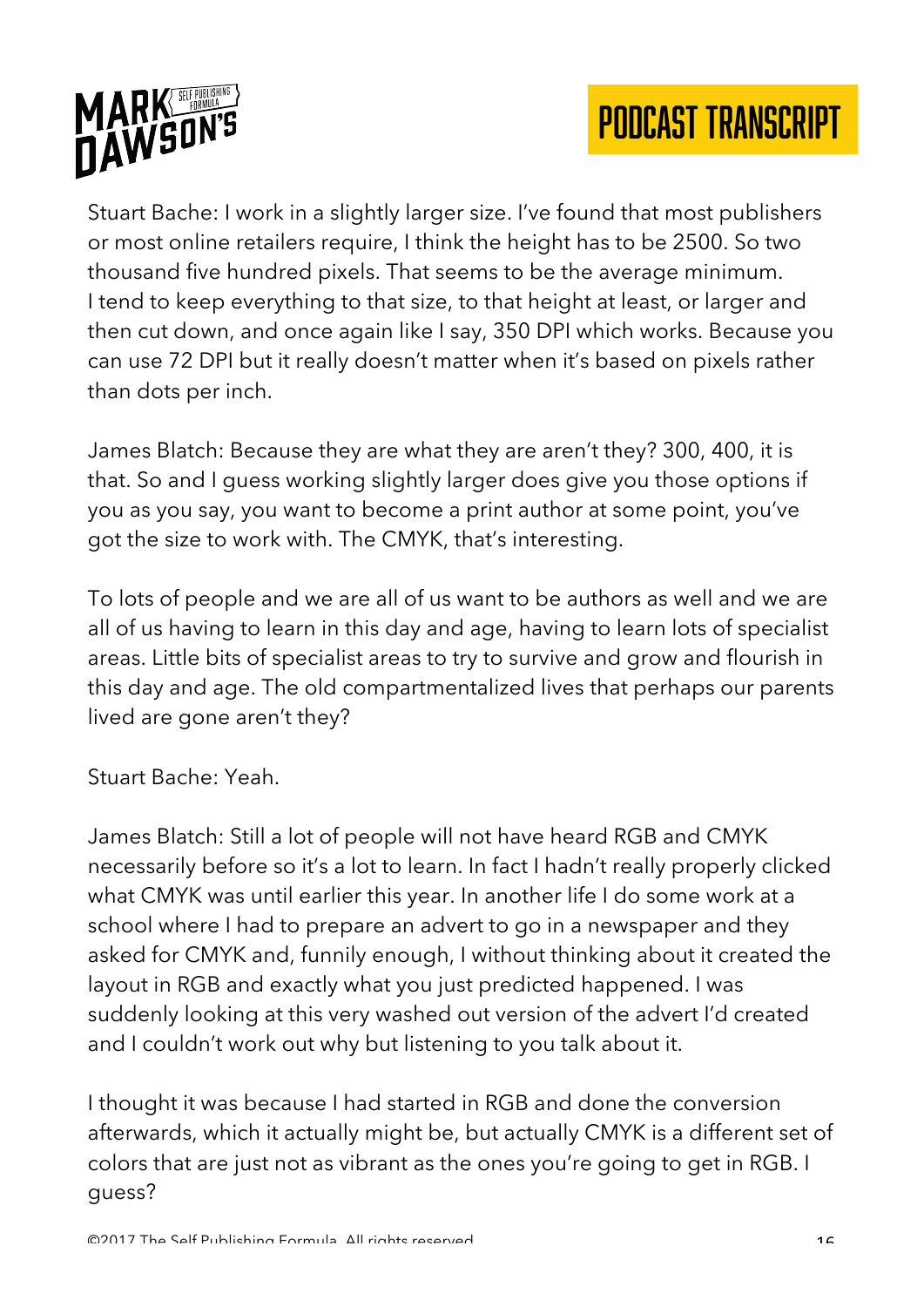

Stuart Bache: Yeah absolutely, because RGB, all it's ever going to need is your screen and your skin has, as anyone will know when they're working on the computer, when you're playing games or whatever, it's all sorts of different colors. But unfortunately CMYK is four colors. So if anyone doesn't know it's cyan, magenta, yellow, and the k stands for black. I think maybe because if it was b, people would think it was blue, I don't know, but that's what it is. And that's just been the standardized print for many years. On a side note if you ever go into a bookshop and you see vibrant colors, that color is a separate color. They're called pantone colors. They are picked and mixed especially, it's technically a fifth color along with CMYK. They cost more money and they're rare and most independent authors unfortunately won't get the chance to use something like that, especially if they're just printing print on demand so it will be the standard CMYK.

James Blatch: I think this stuff's important because when you know they're the tones you're going to get, working with that for design from a creative point of view right form the beginning… Because they can look great, those slightly suppressed colors. They can work very well to create the atmosphere that you want but not necessarily if it's surprised you at the end, having designed something.

I can see, looking at a lot of your book covers, you can see that slightly flatter version of colors but it works very well and very atmospheric.

Stuart Bache: I think obviously there is a time and place for RGB. A lot of Mark's covers, in fact, because it has to be RGB when you convert it for an E-book. You have to convert it to RGB because CMYK just wouldn't upload properly.

I hope that doesn't confuse things but I work in CMYK in the main file but when I'm actually creating the final JPEG for the E-book, I will convert it to RGB because JPEGs have to be RGB when you're uploading them to the internet. Even if it's just onto your computer or onto your Facebook page it has to be RGB, CMYK wouldn't work.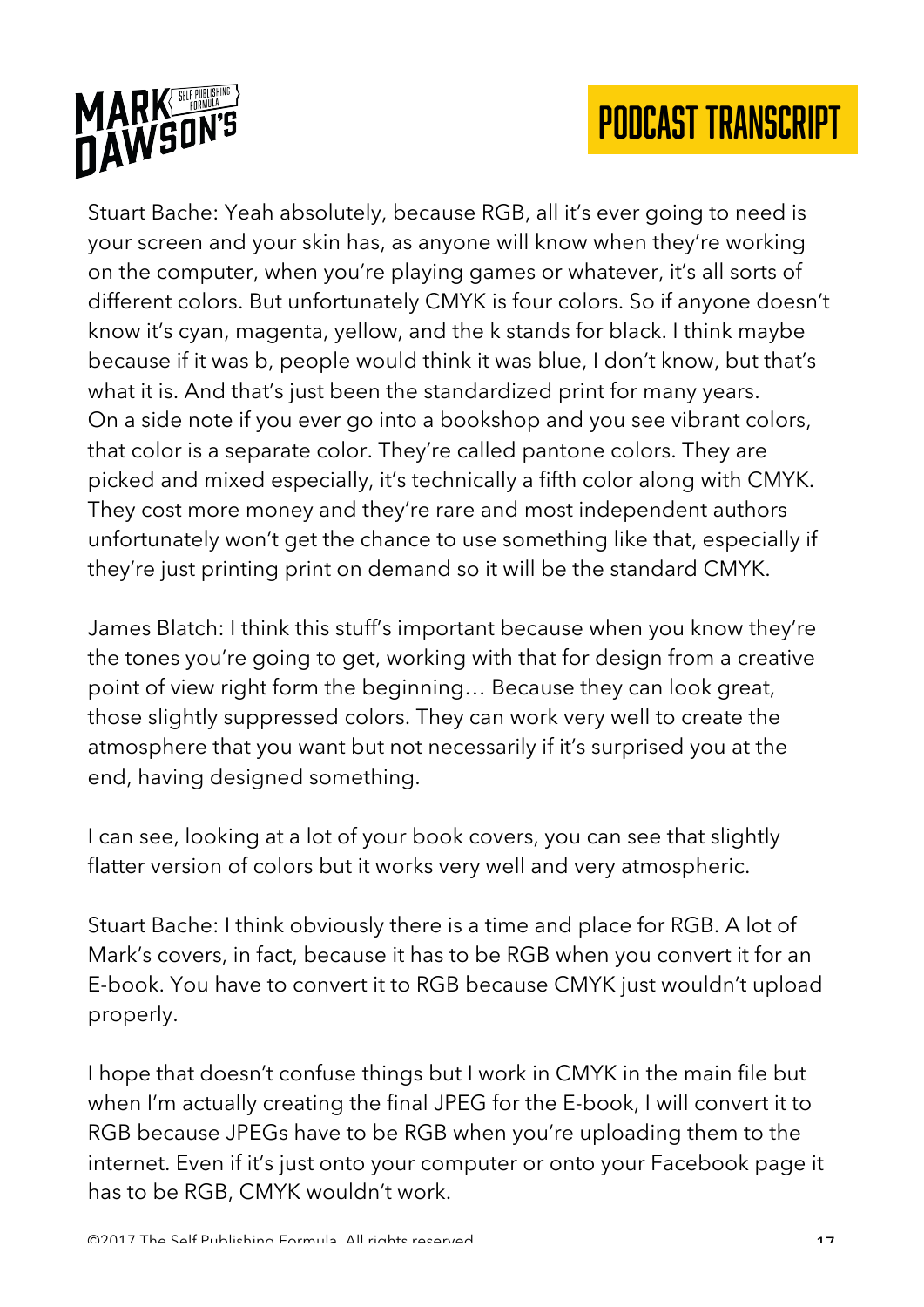

I always do it for the main reason being, one the colors but two, in case we ever have to do a print version of anything. I will boost the colors for some of Mark's. The Night Step for example is a very vibrant green that you would never get with CMYK but that's because it looks wonderful as an Ebook. It won't look like that in print, I can promise you. But yeah there's times and places for it.

James Blatch: Stuart thank you so much indeed for joining us.

Stuart Bache: Oh thank you James.

James Blatch: Without question we'll be speaking with you again but yeah, we always look forward to seeing your work and your covers.

Stuart Bache: Wonderful. Well I enjoy it and I look forward to working with everyone. Everyone I've worked with so far on SPF have been fantastic, so. I hope you enjoyed me rambling for a little bit.

James Blatch: No rambling at all, it's been golden. Thanks.

James Blatch: I think it's very easy to hear now, listening to Stuart, why his covers are successful and it's not about, as you say, it's not self-indulgent. You think some people paint and use Photoshop in his case to create graphics and they're doing it out of a sort of sense of, "This is what I want", like a sculpture, "I created this lovely sculpture", but actually that's no use to us.

As you said before the interview and what Stuart does, is he thinks, "How is this book going to work? How's it going to work in a bookshop? How's it going to work on a shop front?". In fact I've got a privileged position because he's designed a cover for my as-yet unfinished book and the way he started that straight away is he said to me, "The readers that want to buy your book, what books do they read at the moment?", and we started there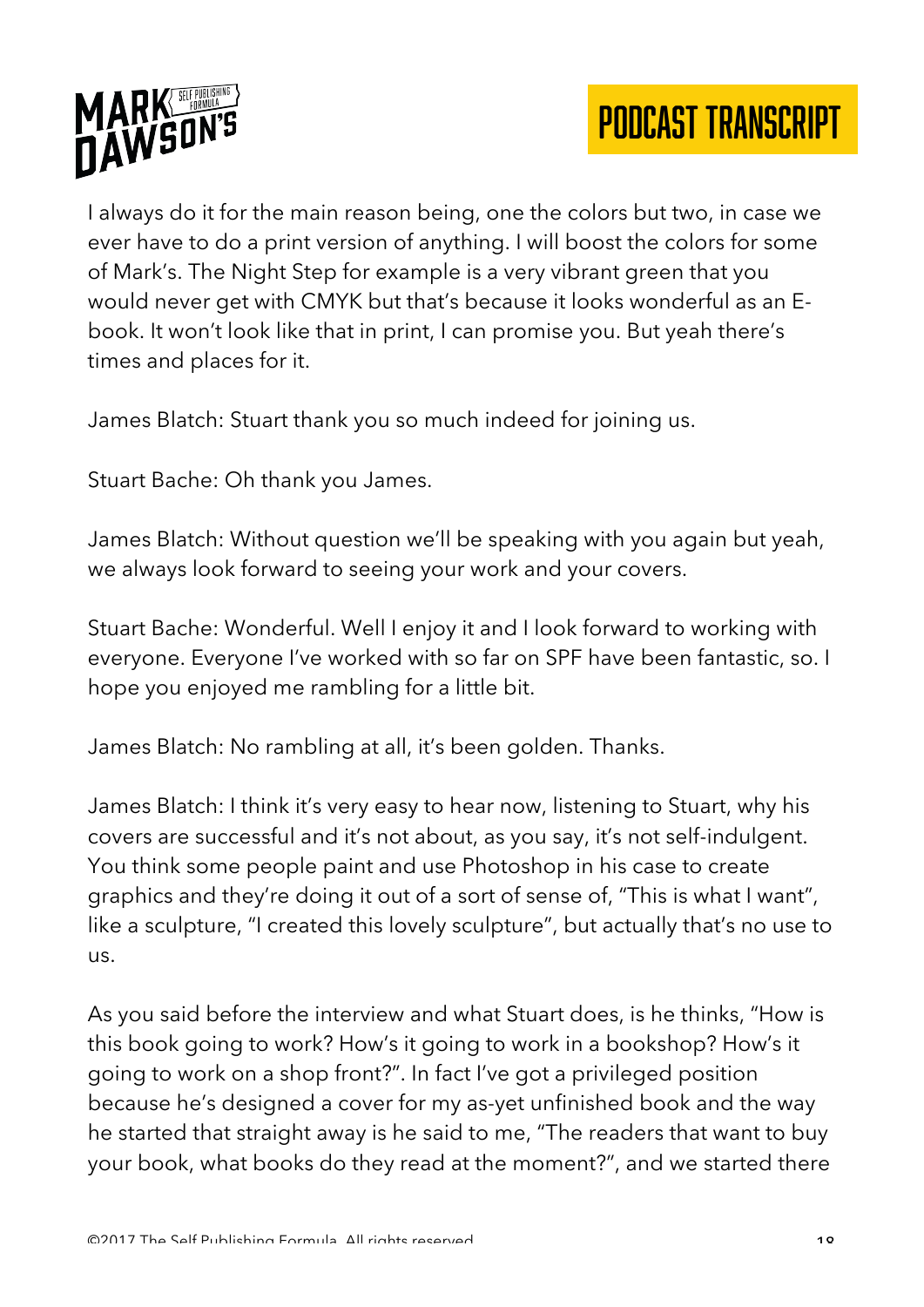

and we started looking at those covers. That process right from the beginning focused on sales.

Mark: He really is exactly focused on sales. He did the same thing for me with the Milton book so he actually presented me with a 10 or 15 page PDF with analysis of all of the key players in my genre. So we looked at Lee Charles, Peter James, Vince Flynn, guys like that and Stuart then pulled from those common tropes that were obviously being effective in selling those books and then put them together into something… let them become unique.

The effect of that has been fairly marked, it was one of the things that led to me having an extremely good last year, is when I had this line of books that are clearly branded as being by me and also fulfill all of the genre current conventions of books that I can beat it with. That was a really big moment for me and you know Stuart, as you said before, is just extremely good at this kind of stuff.

James Blatch: Such a huge part of your book marketing and book sales is your book cover so it's an interesting subject.

I promised earlier that we'd have a little update on 101 and we do get regular emails from people saying, "Have you selected your beta testers? Can I be a beta tester? Here are my qualifications", etc. A lot of enthusiasm for these spots.

Just to say, we have not even begun that process. We are just transitioning, literally this week, from the pre-production, I would call, for my video, "World of Planning: Working Out What's Going to Be When."

Mark is getting busy, even busier than he normally is, at turning that into actual material. Generating the content so the presentations and screenplays and stuff's coming in from third parties. It's not just, as Stuart has mentioned, we've had stuff in from website developers this week as well which is going to go into this course.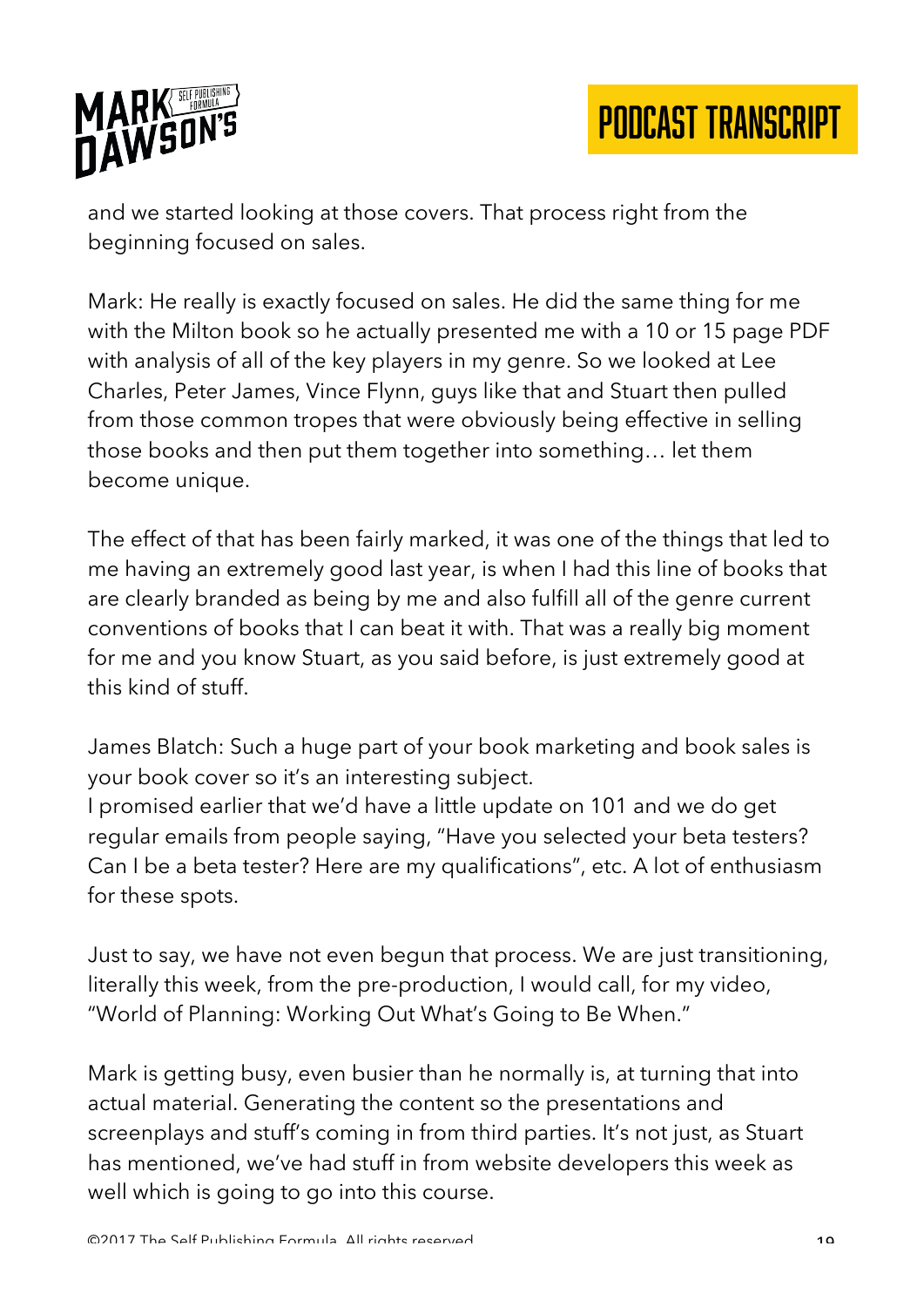

Then after that, when we've got that ready, and that's not an easy task as you can imagine, we will then be ready to move towards testing so that's the point at which we're going to start selecting people to beta test. There's still an opportunity to get your name into the hat for that. I know it takes a while but we've been meticulous about the courses we've produced in the past. They've got to be thoroughbred. Courses that stand out on the platform of anything else that's available and that's what happens at this point. When we research, when we build the course in the first place. But we're getting there aren't we Mark? Well you're getting there.

Mark: We're getting there, yes. I've been working on the course structure for the best part of two or three months. We've secured some really fantastic, additional instructors. Mostly it will be me but Stuart is doing covers, Bryan Cohen is doing copywriting. We've got guys on website design. There'll be some other additional people coming along.

I've started to collect some really valuable bonuses that will be added as well. It is a question of me now finishing the novel that I was supposed to have submitted about two weeks ago but that should be done tomorrow. Then from that point on, I'll be focusing 100% on actually recording the course. Taking the content that I've produced and then committing it to screen. Looking forward to getting into that because it's been bubbling away in my mind for quite a while now.

James Blatch: We're giving birth to the course now. Okay good. It's the 23rd of September, the release date for this. I'm about to get on an aircraft to Los Angeles and I think you're about to go home? Mark: I suppose I probably am. Yes that's right. I would be on my way home tomorrow.

James Blatch: Bit tanned, hopefully from the Florida sunshine. Not hurricane… They have had a hurricane already, you noticed that?